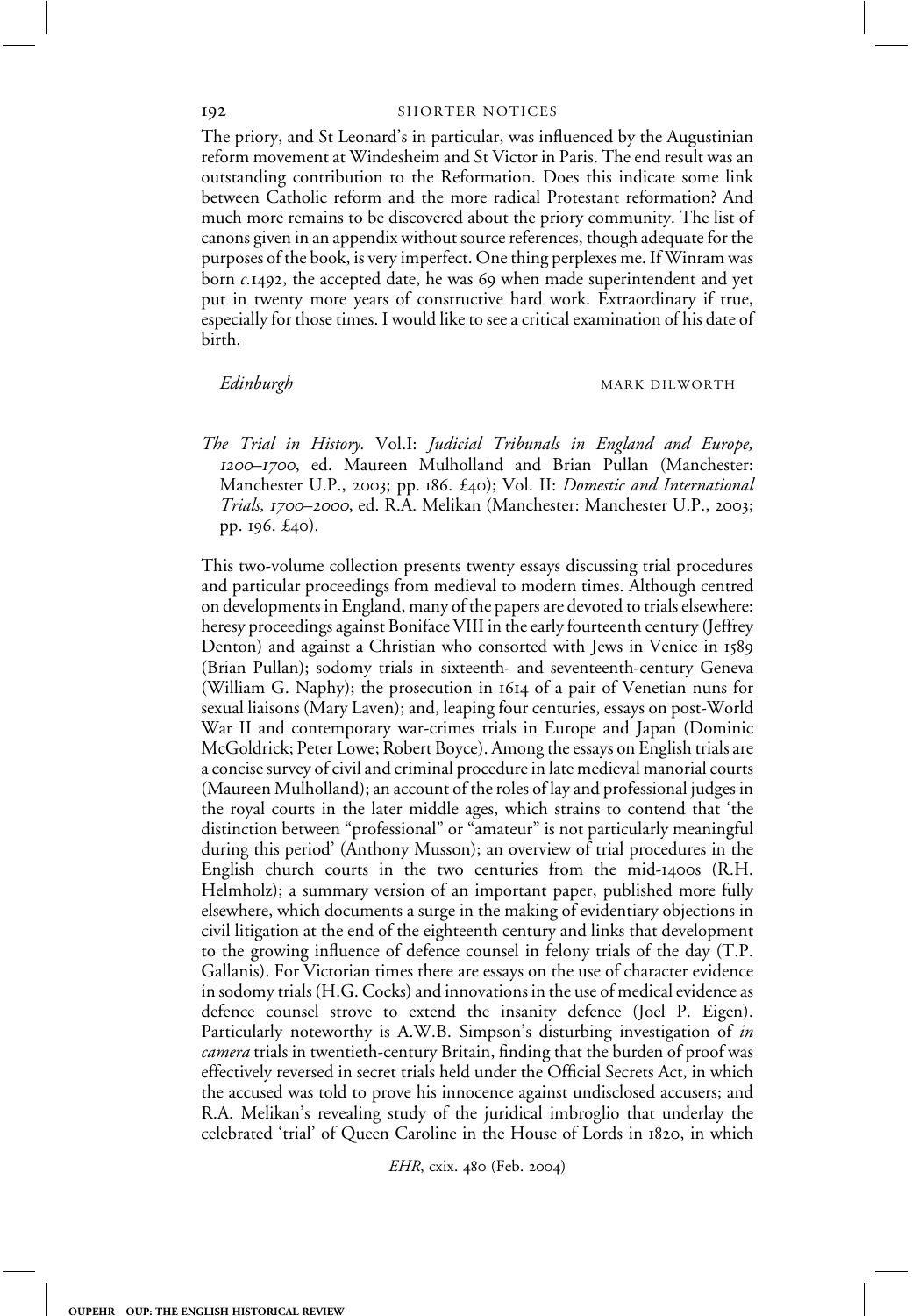Melikan shows how the procedural ramifications of the decision to proceed against the Queen by a parliamentary bill pervaded the proceedings and undermined the prosecution. Perhaps the standout contribution to the collection is Daniel Klerman's confident answer to the question, 'Was the [English trial] jury ever self-informing?' Since the definitive work of Thayer and Maitland, written at the end of the nineteenth century, students of the history of the English jury system have understood that both the presentment jury (for crime) and the trial jury (for civil and criminal cases) originated in the twelfth and thirteenth centuries as self-informing bodies. Jurors were drawn from the vicinity of the events in the expectation that they would know or could investigate the truth of the matter in dispute. Trial was not understood as it is today as an instructional proceeding in which witness testimony would educate the jurors' verdict, but rather as an occasion for the jurors to deliver a verdict based on what they already knew. In recent years several scholars, drawing on sources that illumine the composition of juries in the fourteenth and fifteenth centuries, have questioned just how self-informing medieval criminal juries really were. These sources show that sheriffs often summoned jurors who lived at some distance from the events in question, and who were therefore less likely to be knowledgeable about what had happened. In Klerman's analysis, what this later evidence shows is not that the jury had never been self-informing, but that the jury was ceasing to be self-informing in the fourteenth and fifteenth centuries. Klerman supplies considerable evidence from record sources and legal treatises for the self-informing character of twelfth- and thirteenth-century juries. Further, he emphasises two developments of the fourteenth and fifteenth centuries that weakened the self-informing jury. The separation of the personnel of the presenting and trial juries (an important safeguard that spared the accused from being tried by persons who had already accused him) had the consequence of eliminating from the trial jury some of the most informed potential jurors. Moreover, the transition away from eyre courts cost the jury system its large supply of potential jurors possessing detailed local knowledge. The eyre court met infrequently, but when convened it inquired about a broad range of topics, for which many jurors assembled, including some from every village. The more specialised trial commissions, especially gaol delivery, that replaced the eyre convened more frequently but had less business per session and thus weak ground for continuing the voracious manpower demands of the eyres. For these courts the sheriffs summoned fewer jurors, and used as jurors increasing numbers of local office-holders such as constables and bailiffs who had to be present anyhow and who might on occasion have had pre-trial contact with the case by virtue of office. These panels were less likely to contain jurors from the neighbourhood of the events. How, then, did these jurors learn enough to formulate their verdicts? Klerman underscores that even in the heyday of the self-informing jury in the twelfth and thirteenth centuries, jurors occasionally heard statements at trial – from the accused, the judge, the victim-prosecutor, and local officers – that might supplement the jurors' own knowledge. Furthermore, self-informing jurors were seldom actual witnesses to the events, rather they were community representatives who were expected to ask around in advance of trial; necessarily some learned more than others. Self-informing was, therefore, a matter of degree. What appears to have happened across the fourteenth and fifteenth centuries is that the degree became

*EHR*, cxix. 480 (Feb. 2004)